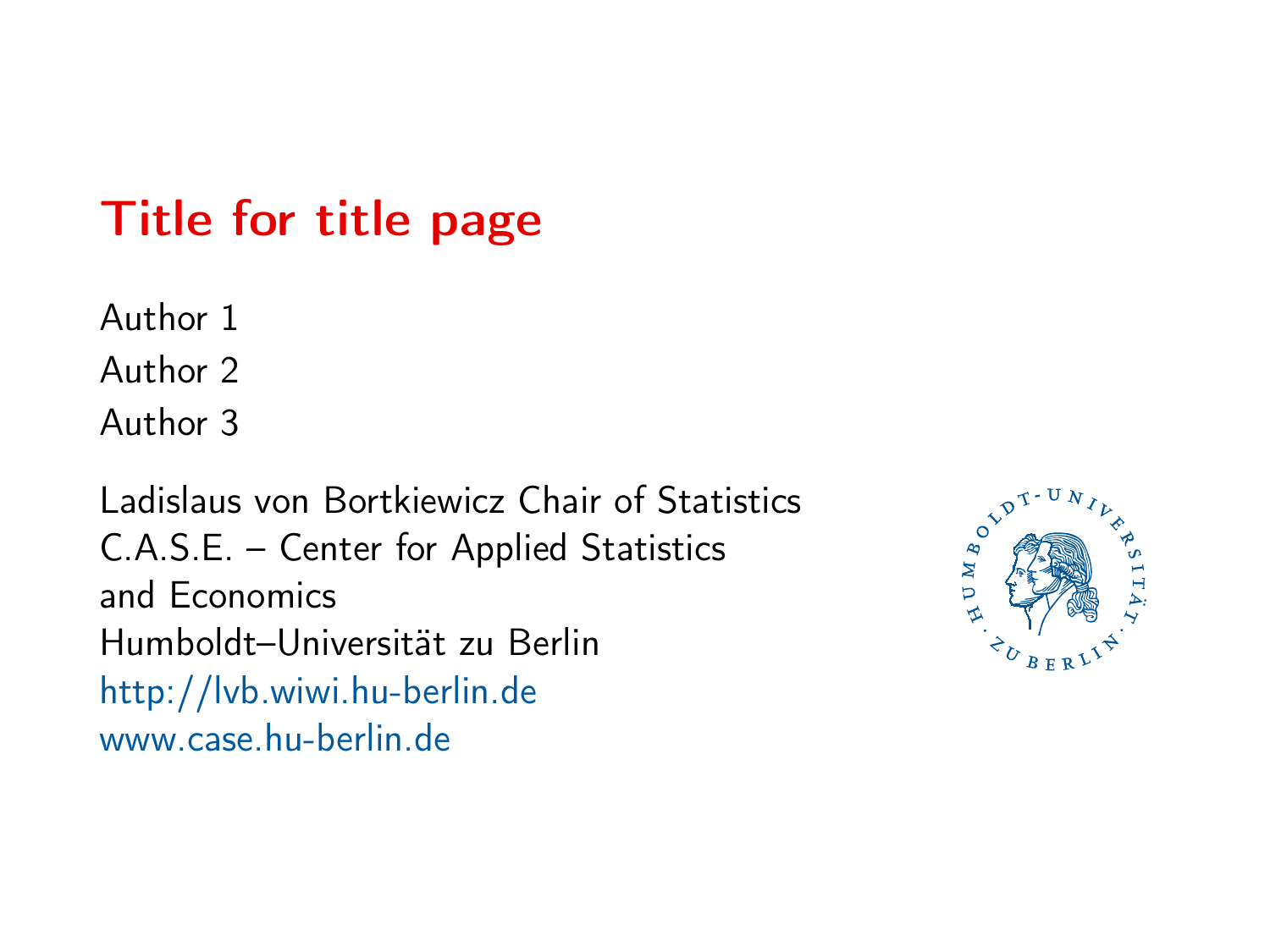- <span id="page-1-0"></span>1. Introduction
- 2. Pre-processing Steps
- 3. Model Selection
- 4. Variable Importance and Dimensionality Reduction
- 5. Results and Conclusion



 $0 - 2$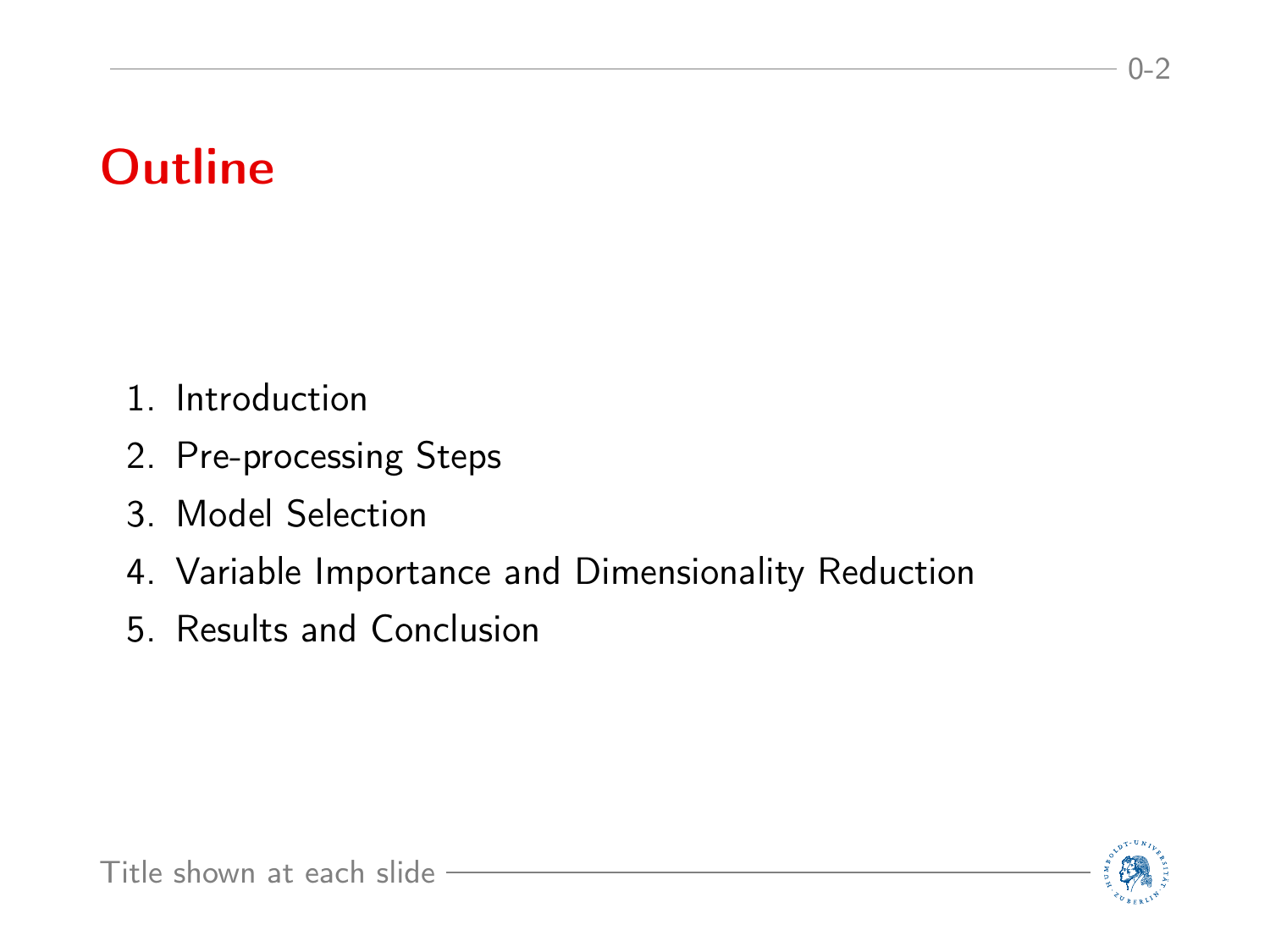#### Formal Problem Setting

\n- □ training set: inputs 
$$
X = (x_1, \ldots, x_n) \in \mathbb{R}^{n \times d}
$$
 and labels  $Y = (y_1, \ldots, y_n) \in \mathbb{R}^n$
\n- □ test set: inputs  $X' = (x'_1, \ldots, x'_t) \in \mathbb{R}^{t \times d}$  without labels
\n

Find a function

$$
f: X \to Y \tag{1}
$$

s.t. the *test set* labels are predicted as accurately as possible, i.e.

$$
f(X') \approx Y' \tag{2}
$$



[Title shown at each slide](#page-1-0)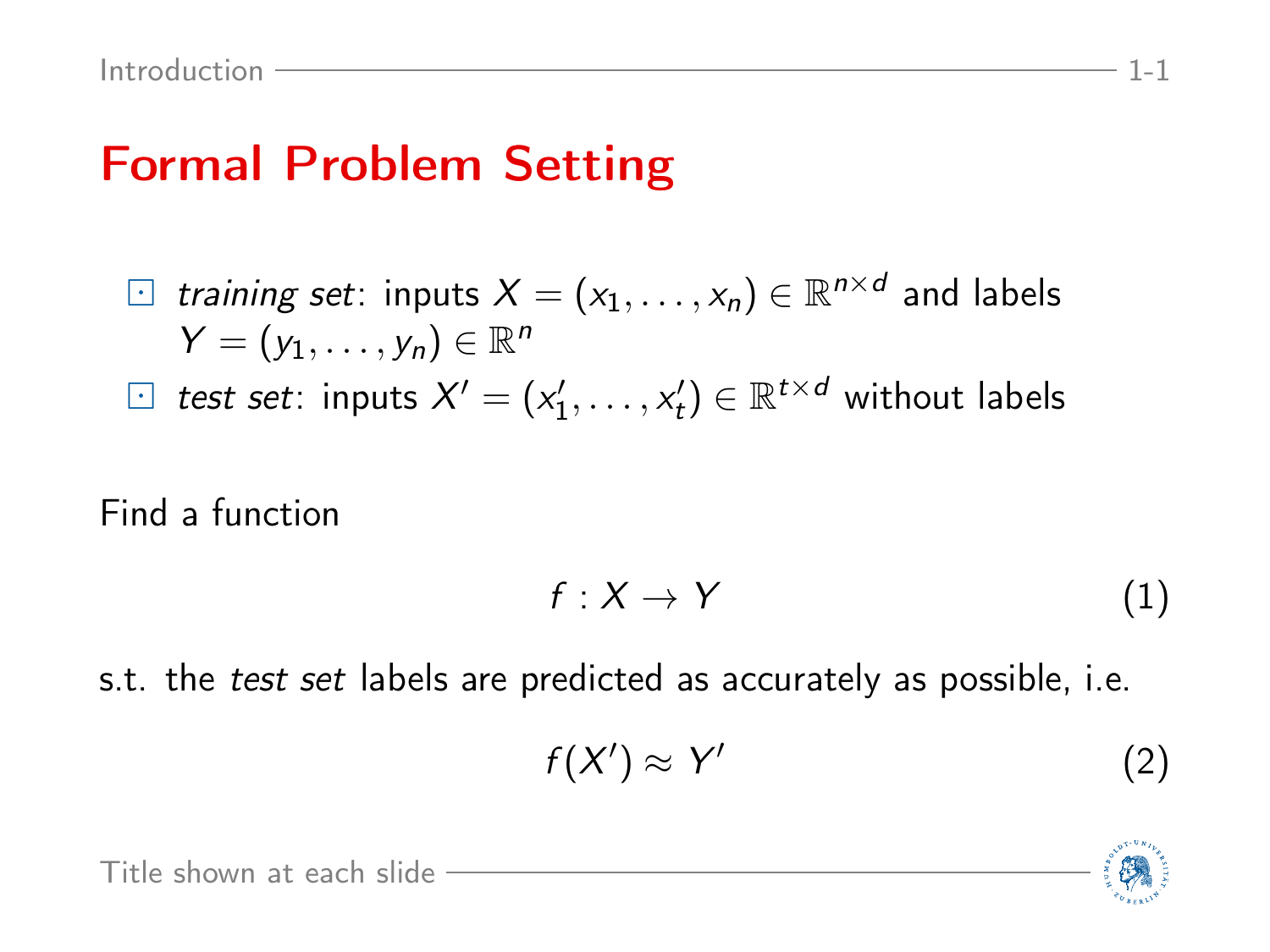- 1. Introduction  $\checkmark$
- 2. Pre-processing Steps
- 3. Model Selection
- 4. Variable Importance and Dimensionality Reduction
- 5. Results and Conclusion

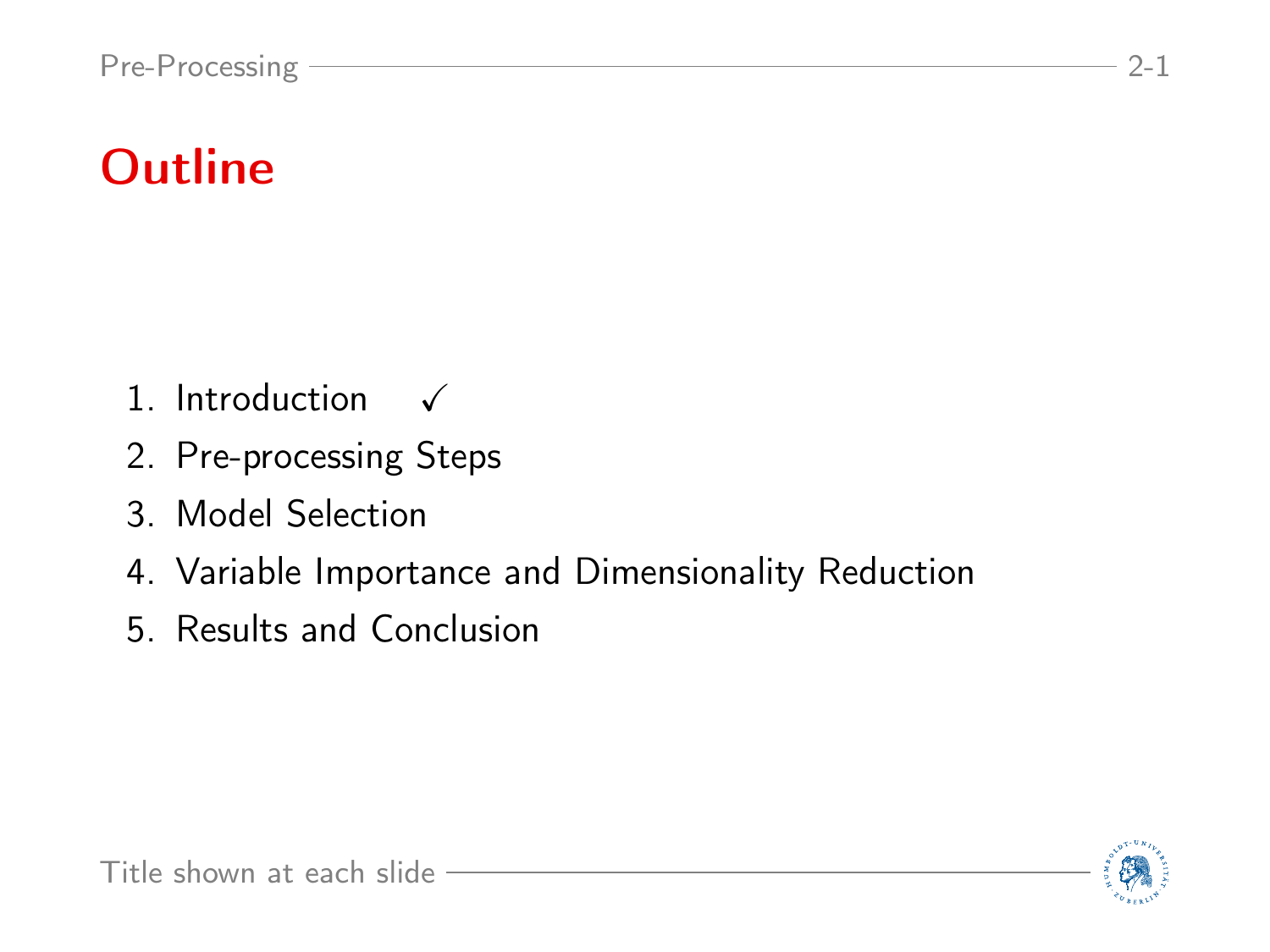# Pre-processing

Several transformations and cleaning steps needed before putting the data into an algorithm, e.g.



Figure 1: Workflow of Pre-Processing Steps

All transformation need to be preformed on the test set as well!

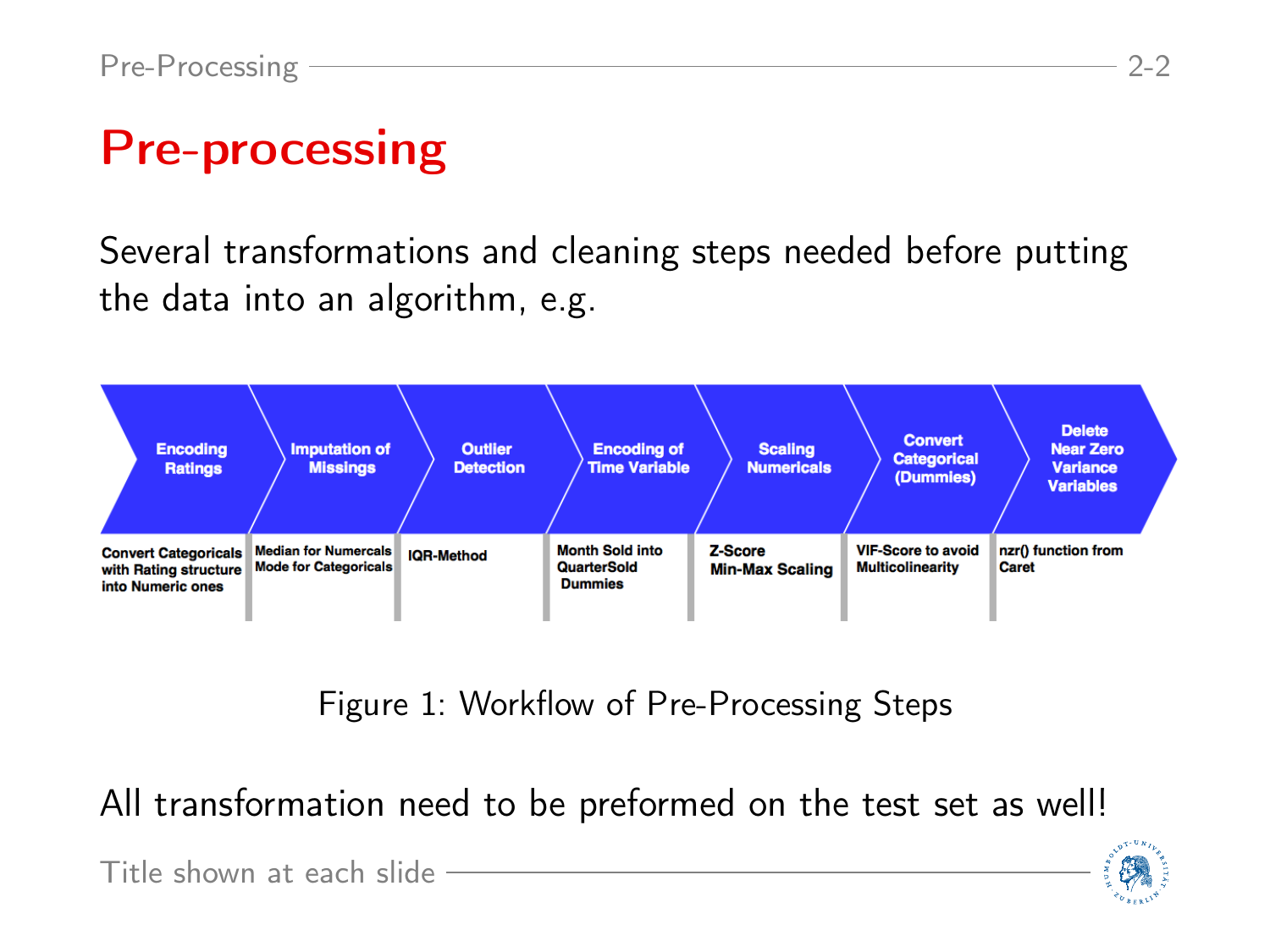```
1 basic preprocessing = function (X \text{ com}, y, scale r=" gaussian")\frac{2}{3}3 source ("replace_ratings.R")<br>4 source ("convert_categorical
  4 source ("convert categoricals . R")<br>5 source ("impute data . R")
  \begin{array}{c|c} 5 & \textbf{source}(\texttt{"impute\_data.R"}) \ \hline \textbf{source}(\texttt{"encode\_time via}) \end{array}6 \blacksquare source ("encode\bar{\smash{c}} time variables. R")<br>
\blacksquare source ("impute outliers. R")
  7 source ("impute outliers. R")<br>8 source ("scale data. R")
  8 source ("scale data.R")<br>9 source ("delete nearzer
9 source ("delete nearzero variables. R")<br>10 X ratings = replace ratings (X com)
                X ratings = replace ratings (X \text{ com})11 X-imputed = naive_imputation (X-ratings)<br>12 X-no outlier = data, frame (lapply (X)-impu
12 X = \begin{bmatrix} 12 \\ 13 \end{bmatrix} X = \begin{bmatrix} 12 \\ 13 \end{bmatrix} X = \begin{bmatrix} 12 \\ 13 \end{bmatrix} X = \begin{bmatrix} 12 \\ 13 \end{bmatrix} X = \begin{bmatrix} 14 \\ 14 \end{bmatrix} X = \begin{bmatrix} 14 \\ 14 \end{bmatrix} X = \begin{bmatrix} 14 \\ 14 \end{bmatrix} X = \begin{bmatrix} 14 \\ 14 \end{bmatrix} X = \begin{bmatrix} 14 \\ 14 \end{bmatrix} XX^{\dagger}time encoded = include quarter dummies (X no outlier)
14 X scaled = scale data (X time encoded, scale method = scaler)<br>15 X encoded = data frame (lapply (X) scaled, cat to dummy))
                X encoded = data, frame (\sqrt{X} scaled, cat to dummy))
16 X_{\text{com}} = delect nz variable (X_{\text{encoded}})<br>17 \text{id}_X train = c(1:length (v))
                i\overline{dx} train = c (1: length (y))
18 train = cbind (X com[ id x train, ]
\begin{array}{c|c} 19 & \text{test} = \text{X} \text{ com}[-i\overline{dx} \text{ train}, 1] \\ \hline 20 & \text{return} (|i\overline{s}t(t\overline{rain}) = \overline{t}r\overline{ain}, 1] \end{array}return ( | \overline{1}st ( train = train , X com = X com, test = test ) )21 }
```


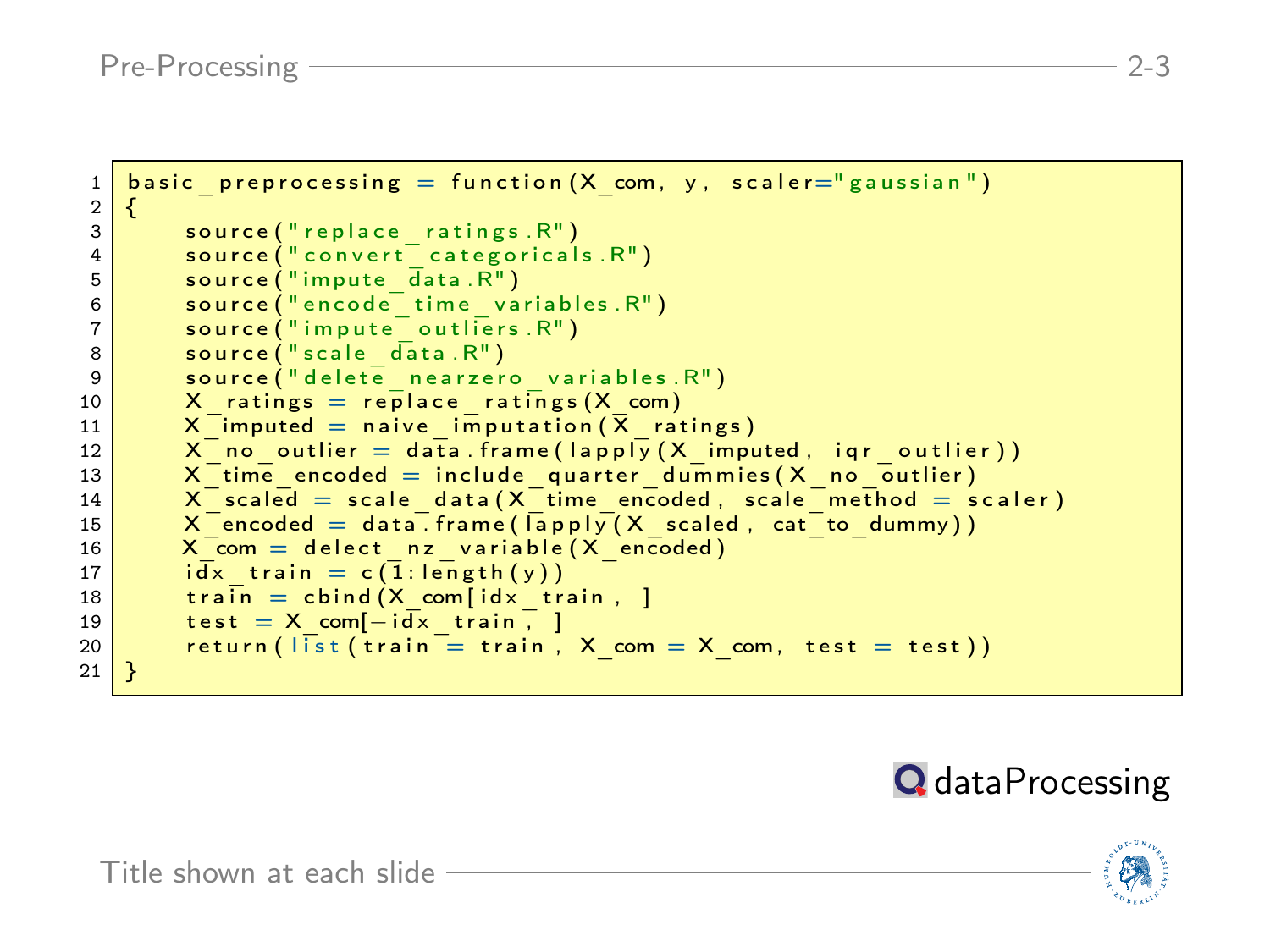- 1. Introduction  $\checkmark$
- 2. Pre-processing Steps  $\checkmark$
- 3. Model Selection
- 4. Variable Importance and Dimensionality Reduction
- 5. Results and Conclusion

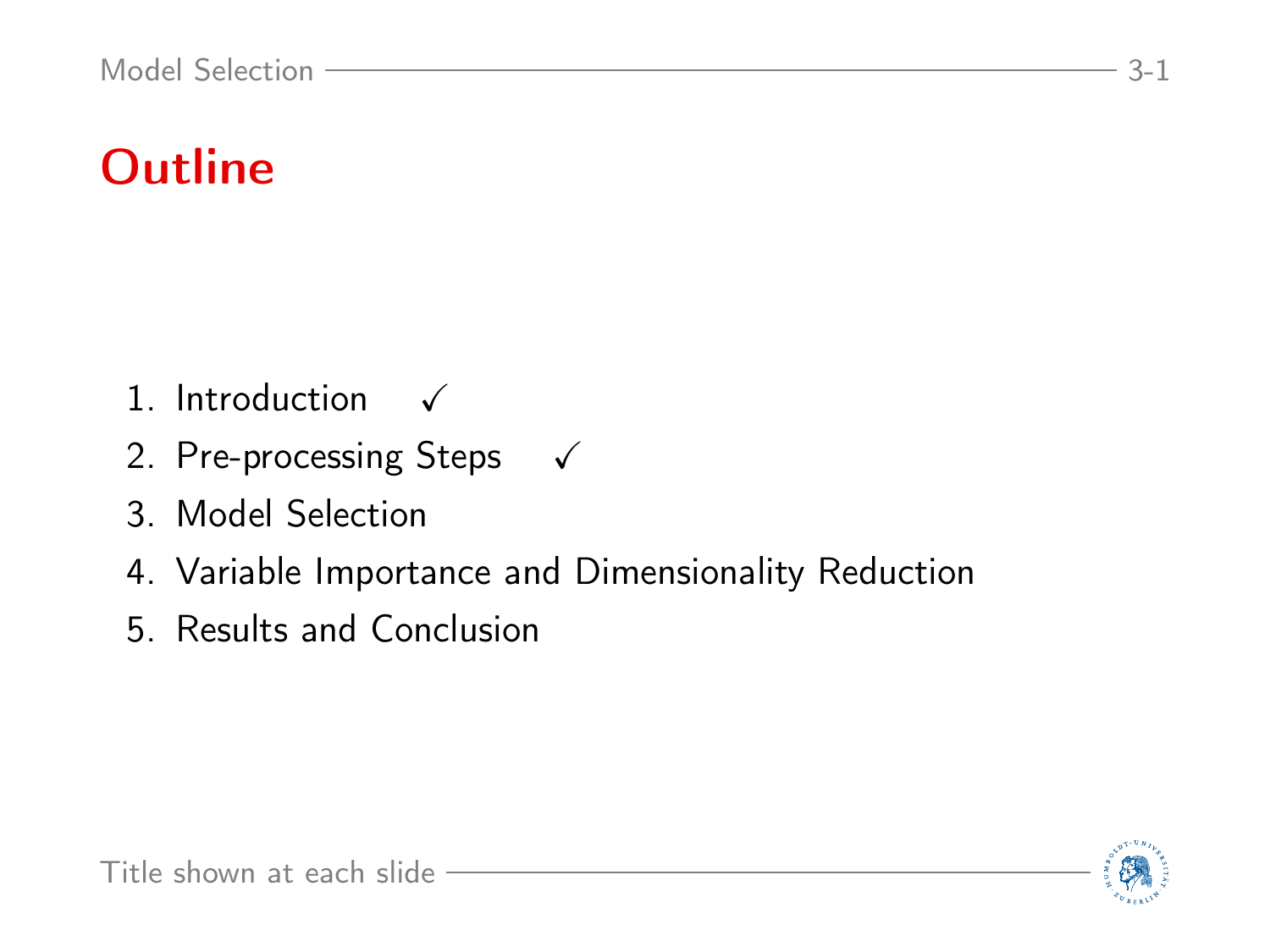# Optimizing Hyper-parameters

Algorithm 1: t-time k-fold crossvalidation and gridSearch

|     | foreach <i>i in 1:t</i> do |                                                                                  |                                                    |  |  |  |
|-----|----------------------------|----------------------------------------------------------------------------------|----------------------------------------------------|--|--|--|
|     |                            | Randomly split the data into k folds of the same size                            |                                                    |  |  |  |
| 3   |                            | foreach $j$ in 1: $k$ do                                                         |                                                    |  |  |  |
| 4   |                            | Use <i>ith</i> fold as test set and the union of remaining folds as training set |                                                    |  |  |  |
| 5   |                            | foreach $p$ in 1: grid do                                                        |                                                    |  |  |  |
| 6   |                            |                                                                                  | Fit model on training set using parameter set $p$  |  |  |  |
|     |                            |                                                                                  | Predict on test set and calculate RMSE             |  |  |  |
| 8   |                            | end                                                                              |                                                    |  |  |  |
| - 9 |                            | end                                                                              |                                                    |  |  |  |
| 10  |                            | foreach $p$ in 1: grid do                                                        |                                                    |  |  |  |
| 11  |                            |                                                                                  | Calculate average RMSE over the $t \times k$ -runs |  |  |  |
| 12  |                            | end                                                                              |                                                    |  |  |  |
| 13  |                            |                                                                                  | choose p with the lowest RMSE                      |  |  |  |
|     | 14 end                     |                                                                                  |                                                    |  |  |  |



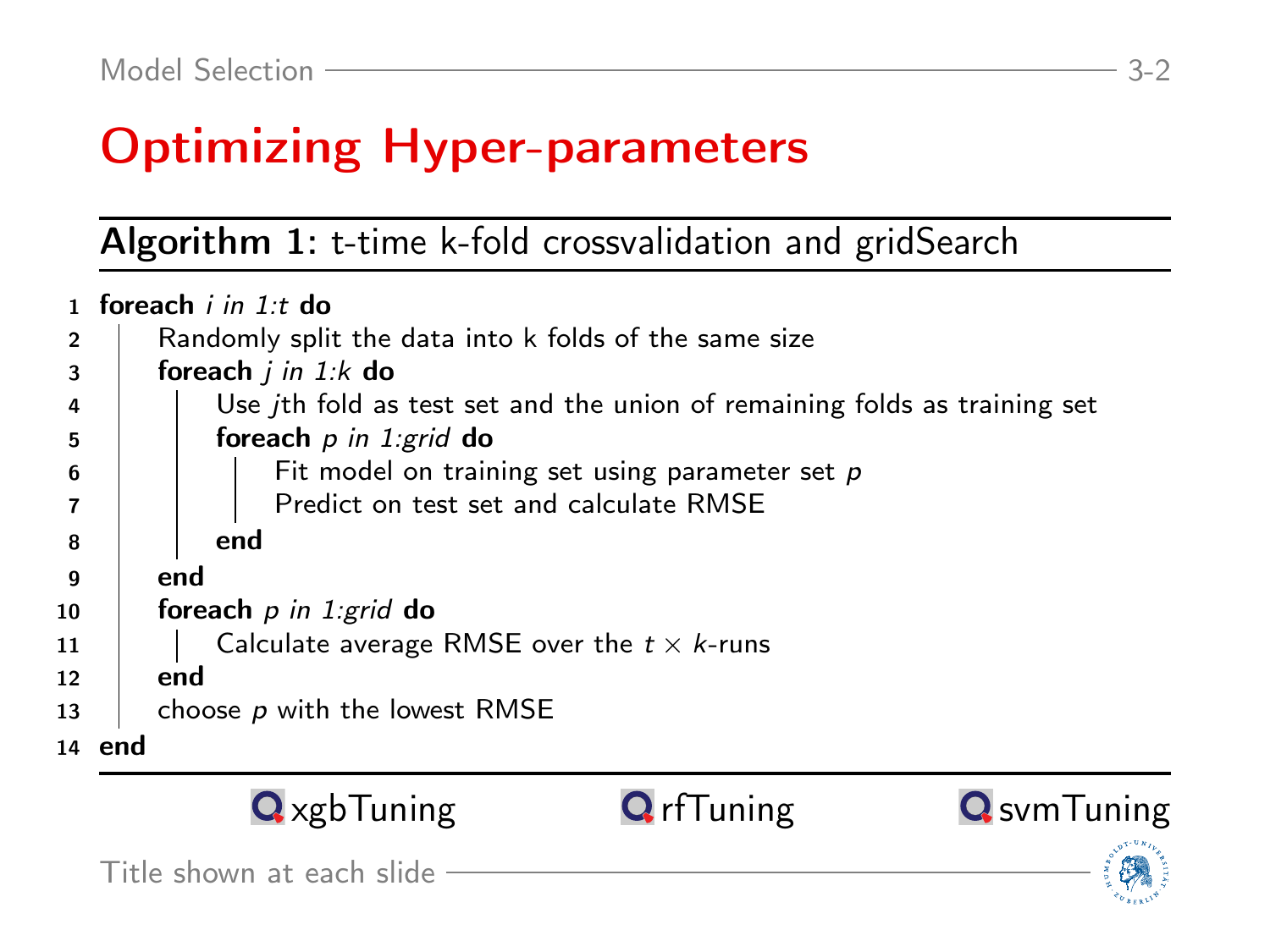# Taking on the curse of Dimensionality

Problem:

- $\Box$  many variables (99 after pre-processing)
- $\Box$  small training set ( $n = 1460$ )
- $\Box$  variables are correlated with each other

Our approaches:

- $\Box$  Variable selection through variable importance ranking
- $E$  Extract a smaller set of variable using PCA

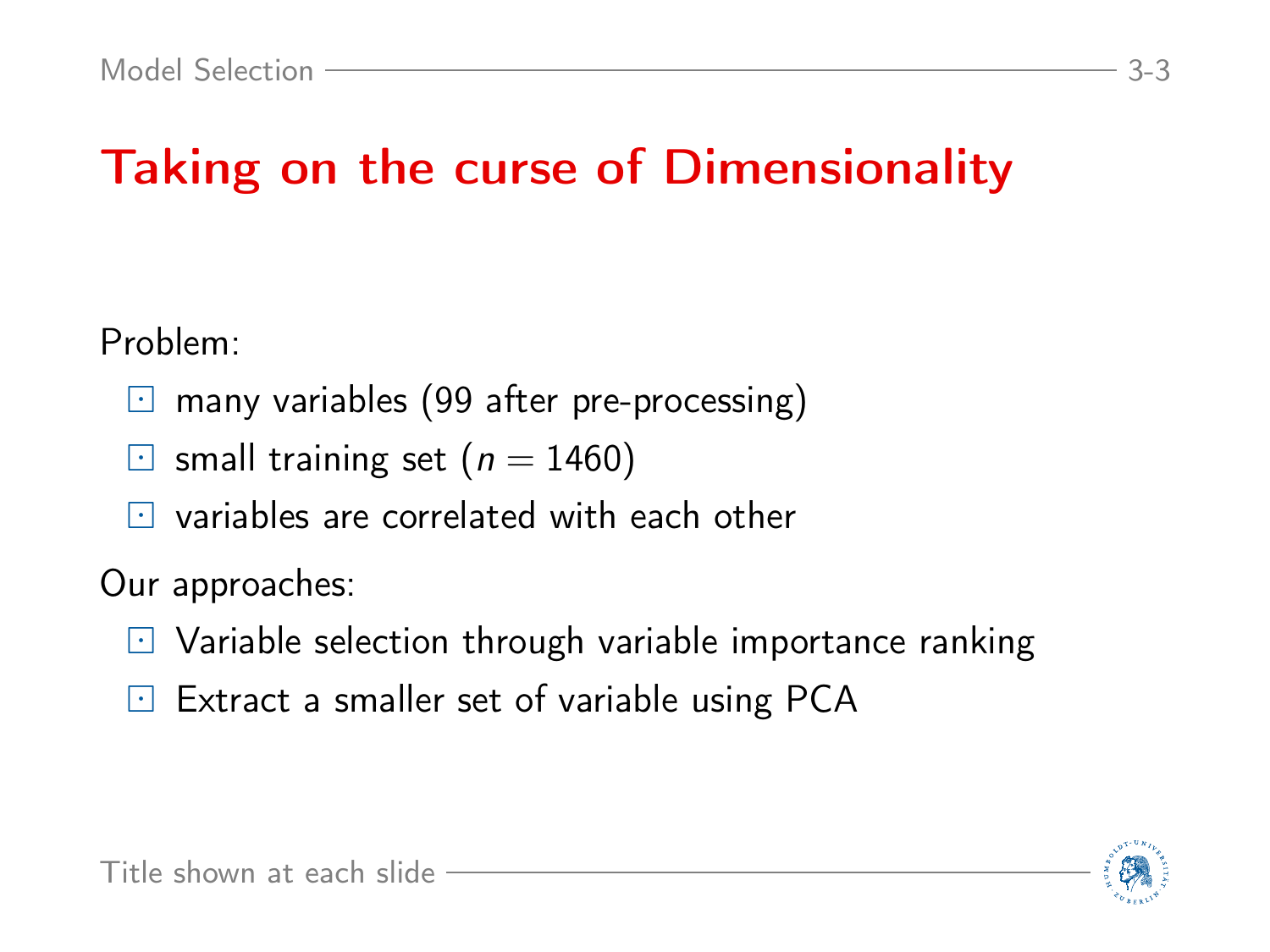- 1. Introduction  $\checkmark$
- 2. Pre-processing Steps  $\checkmark$
- 3. Model Selection  $\checkmark$
- 4. Variable Importance and Dimensionality Reduction  $\checkmark$
- 5. Results and Conclusion

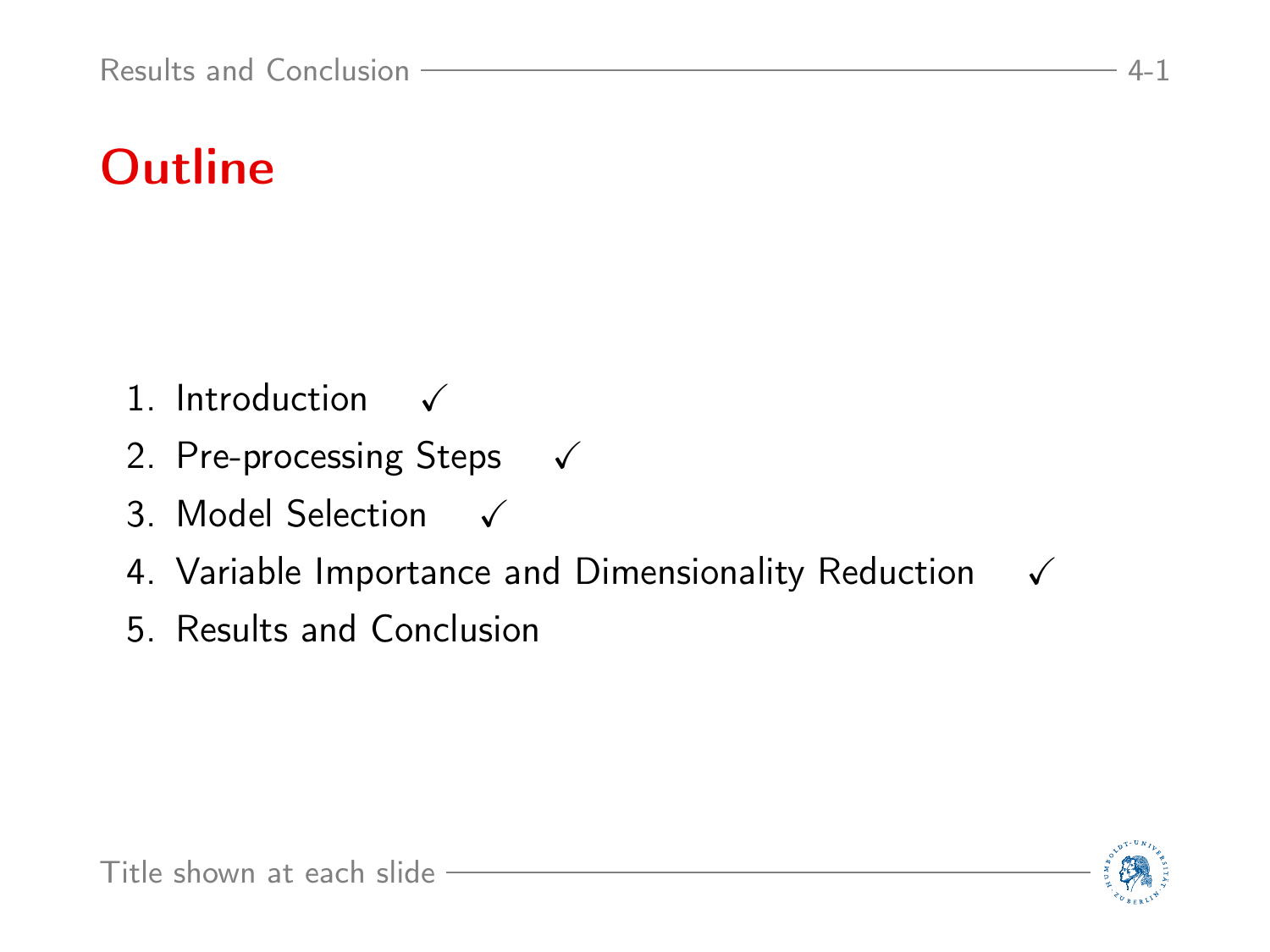## **Results**

- $\boxdot$  Gaussian SVR with all variable is the single best model
- $\Box$  PCA did not work well
- $\Box$  Models perform best with the full set of variables as Figure [??](#page-0-1) suggested

| Inputs            |        | Gaussian SVR Random Forest | GBM    |
|-------------------|--------|----------------------------|--------|
| All Variables     | 0.1308 | 0.1484                     | 0.1333 |
| Top <sub>30</sub> | 0.1323 | 0.1515                     | 0.1436 |
|                   | 0.1607 | 0.1657                     | 0.1657 |

Table 1: RMSE of submitted predictions

[Github: finalModels](https://github.com/koehnden/SPL16/blob/master/finalModels.R)



[Title shown at each slide](#page-0-0)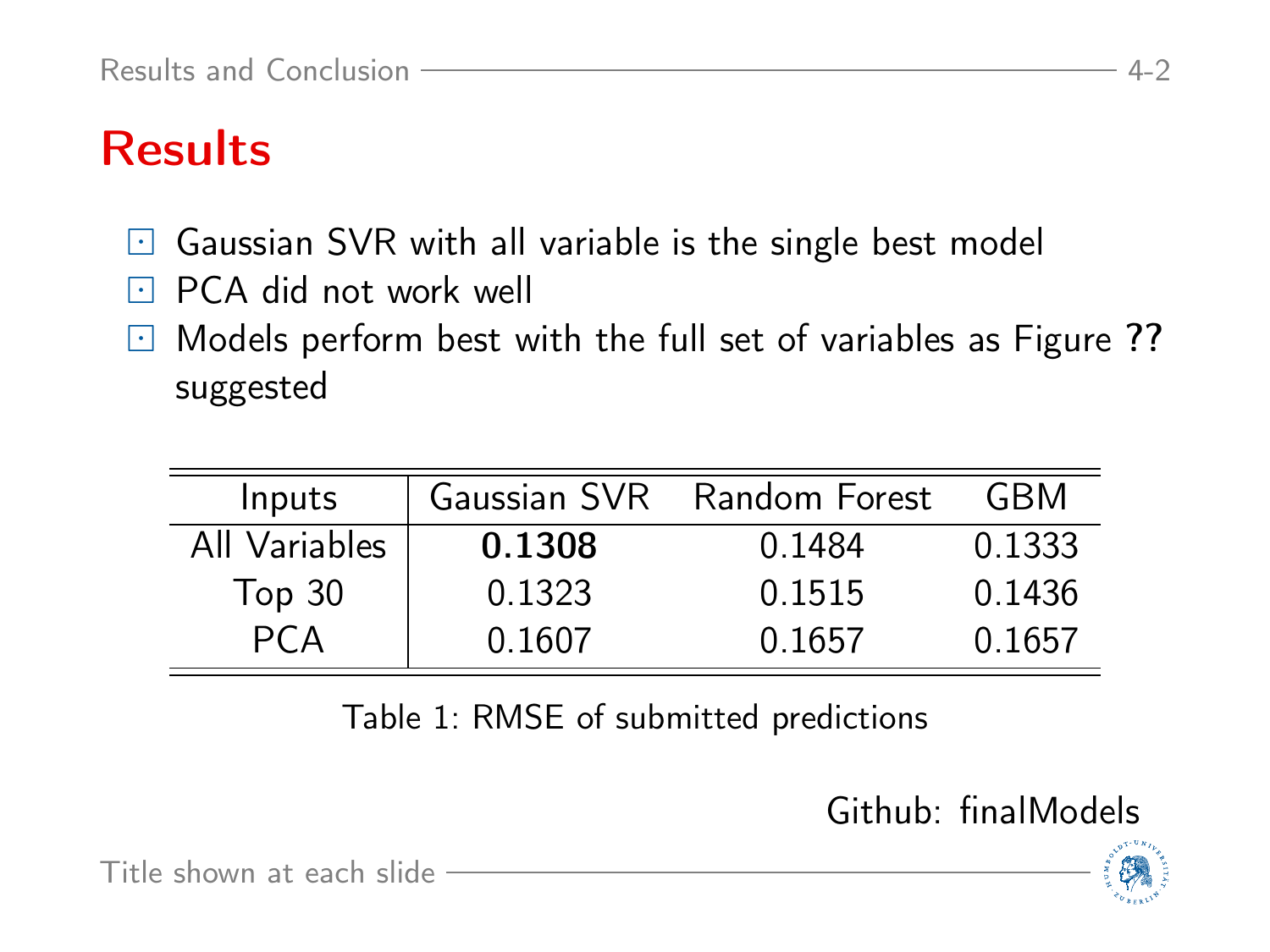- 1. Introduction  $\checkmark$
- 2. Pre-processing Steps  $\checkmark$
- 3. Model Selection  $\checkmark$
- 4. Variable Importance and Dimensionality Reduction  $\checkmark$
- 5. Results and Conclusion  $\checkmark$

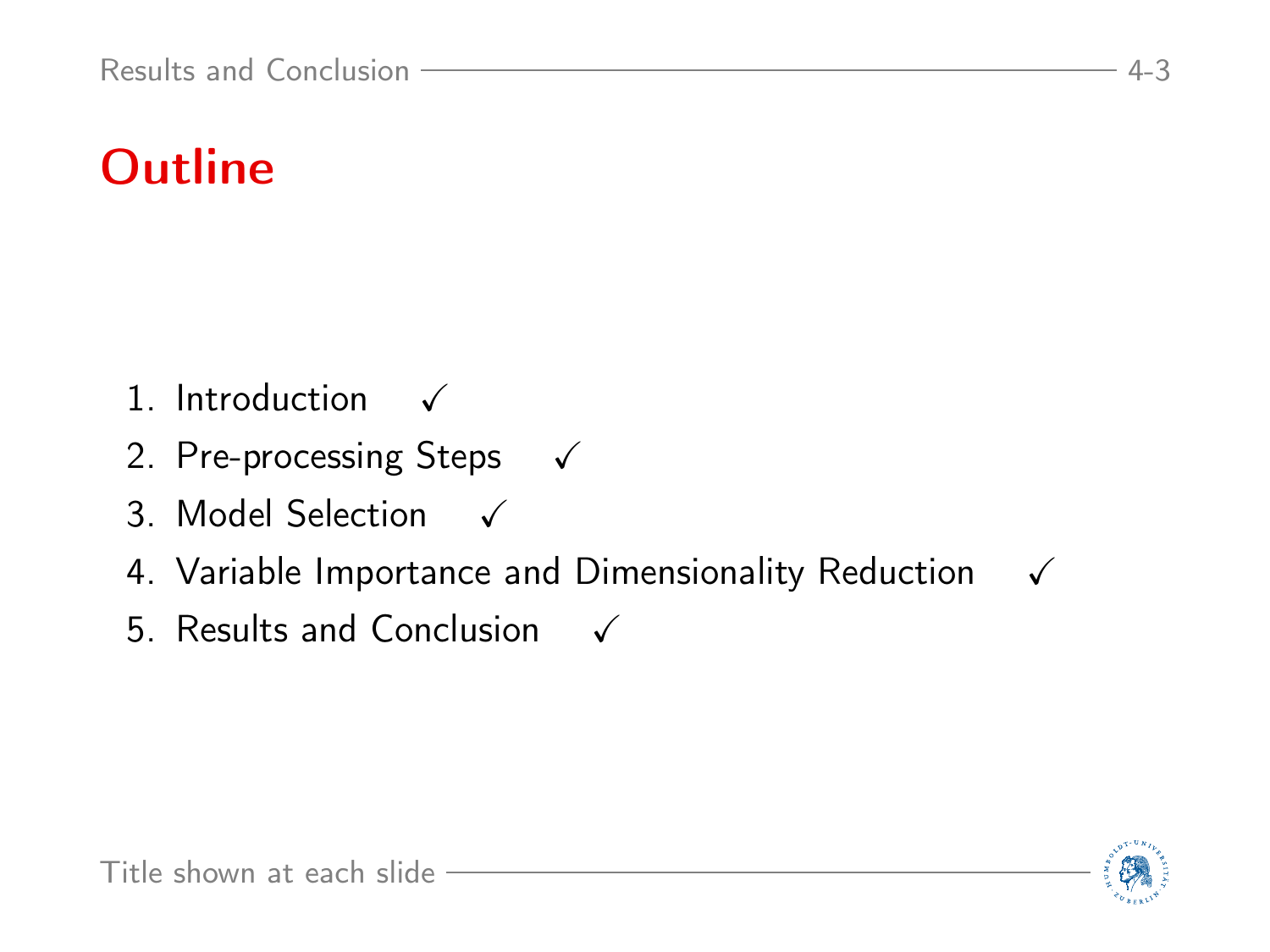#### References



Breiman, Leo

"Random Forest." Machine learning, 45(1), 5-32, (1999) available on [http://machinelearning202.pbworks.com](http://machinelearning202.pbworks.com/w/file/fetch/60606349/breiman_randomforests.pdf)

**Chen, Tiangi, and Carlos Guestrin** 

"XGBoost: Reliable Large-scale Tree Boosting System", Proceedings of the 22nd International Conference on Knowledge Discovery and Data Mining Pages 785-794 (2015) available on [http://learningsys.org](http://learningsys.org/papers/LearningSys_2015_paper_32.pdf)

#### De Cock, Dean

"Ames, Iowa: Alternative to the Boston housing data as an end of semester regression project" Journal of Statistics Education 19.3 (2011) available on [https://ww2.amstat.org](https://ww2.amstat.org/publications/jse/v19n3/decock.pdf)